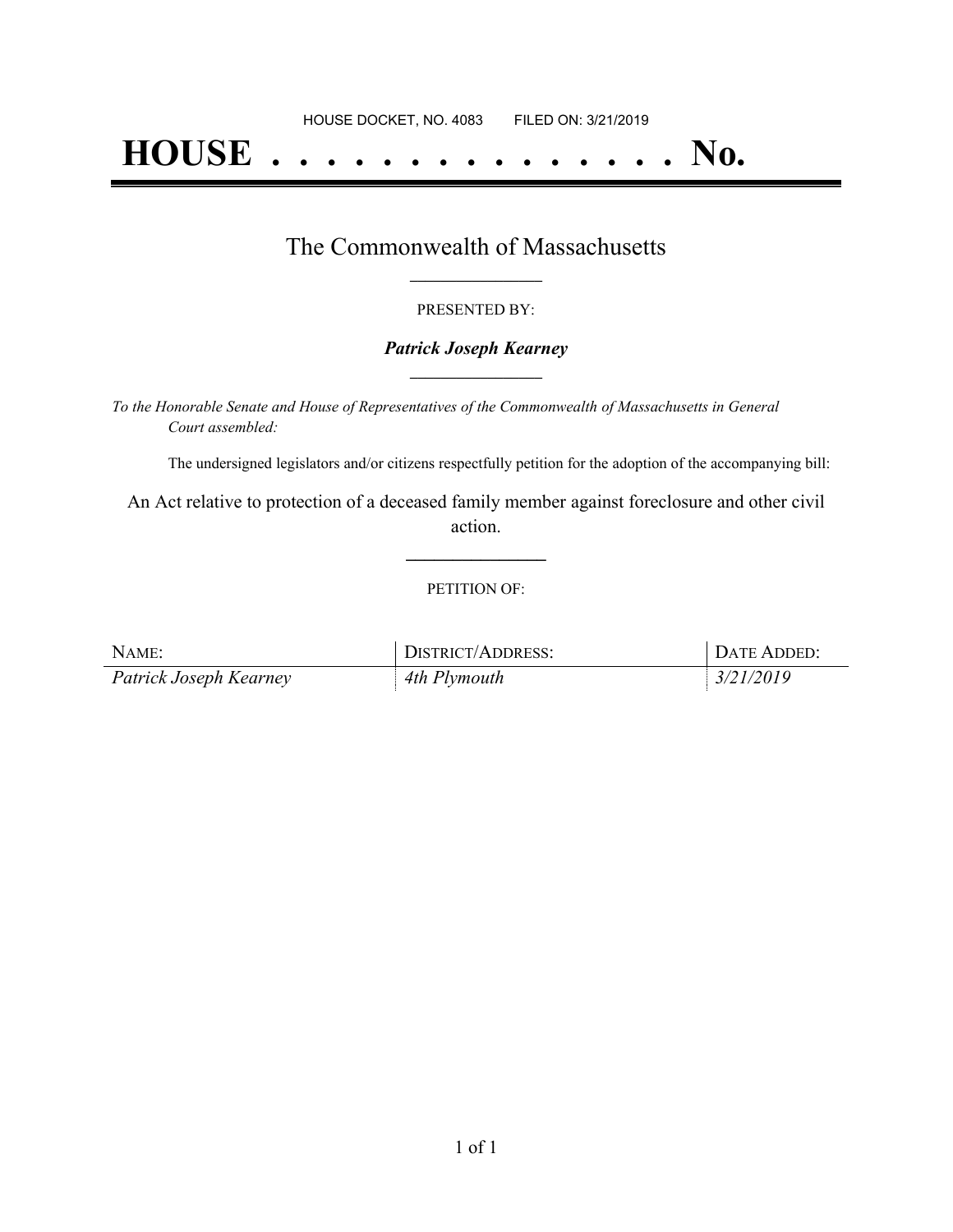## **HOUSE . . . . . . . . . . . . . . . No.**

By Mr. Kearney of Scituate, a petition (subject to Joint Rule 12) of Patrick Joseph Kearney relative to protection of deceased family members against foreclosure and other civil action. The Judiciary.

## The Commonwealth of Massachusetts

**In the One Hundred and Ninety-First General Court (2019-2020) \_\_\_\_\_\_\_\_\_\_\_\_\_\_\_**

**\_\_\_\_\_\_\_\_\_\_\_\_\_\_\_**

An Act relative to protection of a deceased family member against foreclosure and other civil action.

Be it enacted by the Senate and House of Representatives in General Court assembled, and by the authority *of the same, as follows:*

1 SECTION 1: Findings and purposes

2 It is hereby found that 1) losing a loved one is one of the most difficult experiences a person can endure, 2) the process of becoming the appointed personal administrator of an estate through probate in Massachusetts often take months, 3) the recurring costs of home ownership hover over estates while a personal administrator awaits appointment, 4) the individual awaiting court approval to administer the estate has no access to a decedent's funds to pay the estate's debts, and 5) four in ten Americans can't according to a new study from the Federal reserve 8 Board, cover a \$400 expense. No person should be forced to endure threats of foreclosures, liens, or late fees on estates when they would have made payments but for the state's own prohibition on allowing that person to access the necessary funds.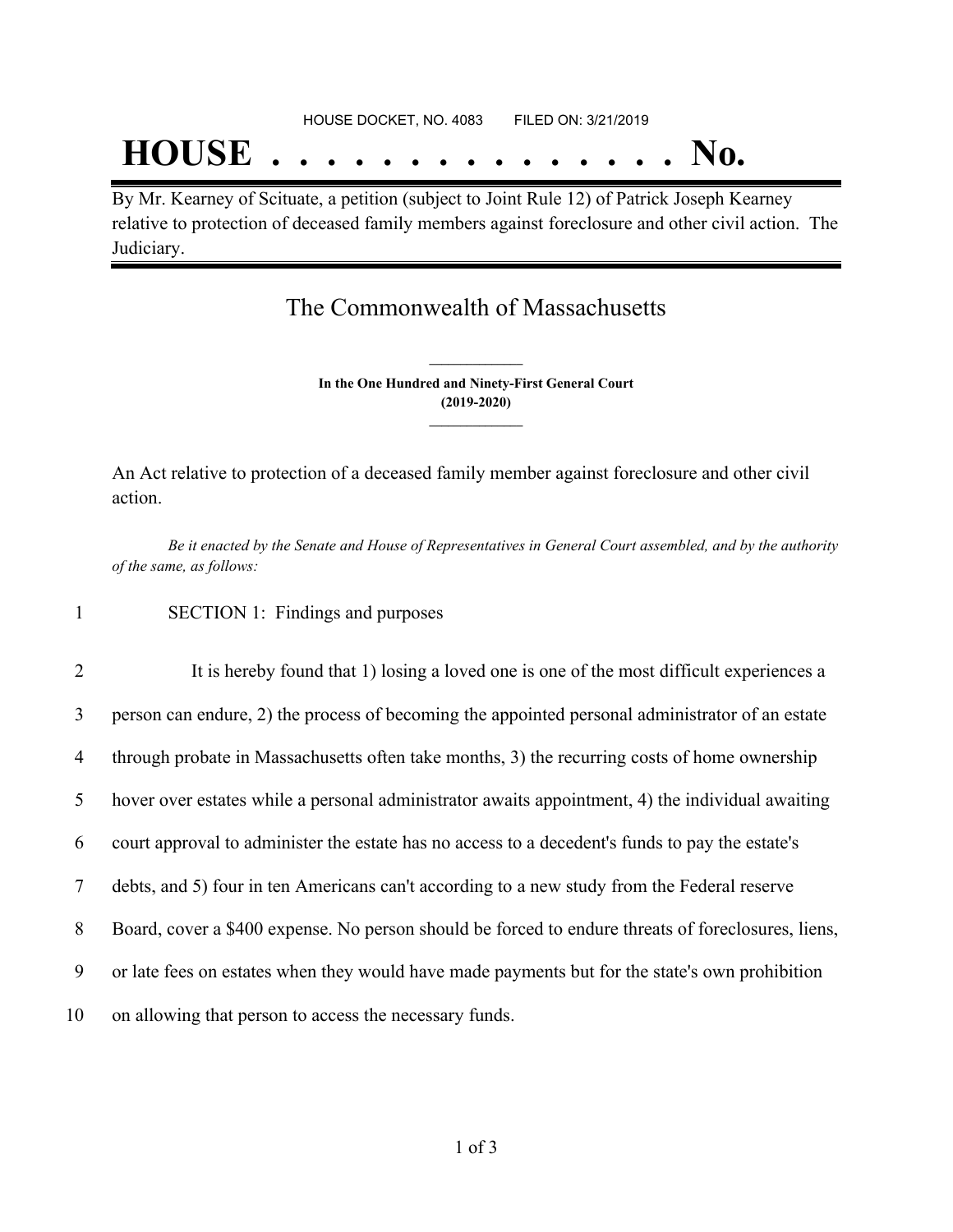| 11 | Thus, it is found that a stay on foreclosure and enforcement of liens on estates in                 |
|----|-----------------------------------------------------------------------------------------------------|
| 12 | probate is in the public interest of the commonwealth to promote the prosperity and general         |
| 13 | welfare of its citizens.                                                                            |
| 14 | SECTION 2: Chapter 188 of the General Laws is hereby amended by adding the                          |
| 15 | following section:                                                                                  |
| 16 | Section 15: This section applies to a creditor's foreclosure action or enforcement of a             |
| 17 | lien on an estate of homestead, which at the time of filing an application under this section is    |
| 18 | within probate court to obtain the appointment of a personal representative.                        |
| 19 | At any stage before final judgment in a civil action or proceeding in which an estate               |
| 20 | described in this section is a party, the court may on its own motion and shall, upon application   |
| 21 | by the homestead, stay the action for the period of not less than 90 days, if the estate submits an |
| 22 | application for stay including:                                                                     |
| 23 | 1. A letter or other communication setting forth facts stating the manner in which                  |
| 24 | current probate proceedings materially affect the ability of the decedent's estate to make          |
| 25 | payments for the recurring costs of ownership.                                                      |
| 26 | 2. A letter or other communication from the decedent's bank stating that the probate                |
| 27 | proceeding prohibits the estate's future administrator from accessing the decedent's accounts to    |
| 28 | make payments.                                                                                      |
| 29 | An application for a stay under this section does not constitute an appearance for                  |
| 30 | jurisdictional purposes and does not constitute a waiver of any substantive or procedural defense.  |
|    |                                                                                                     |

of 3